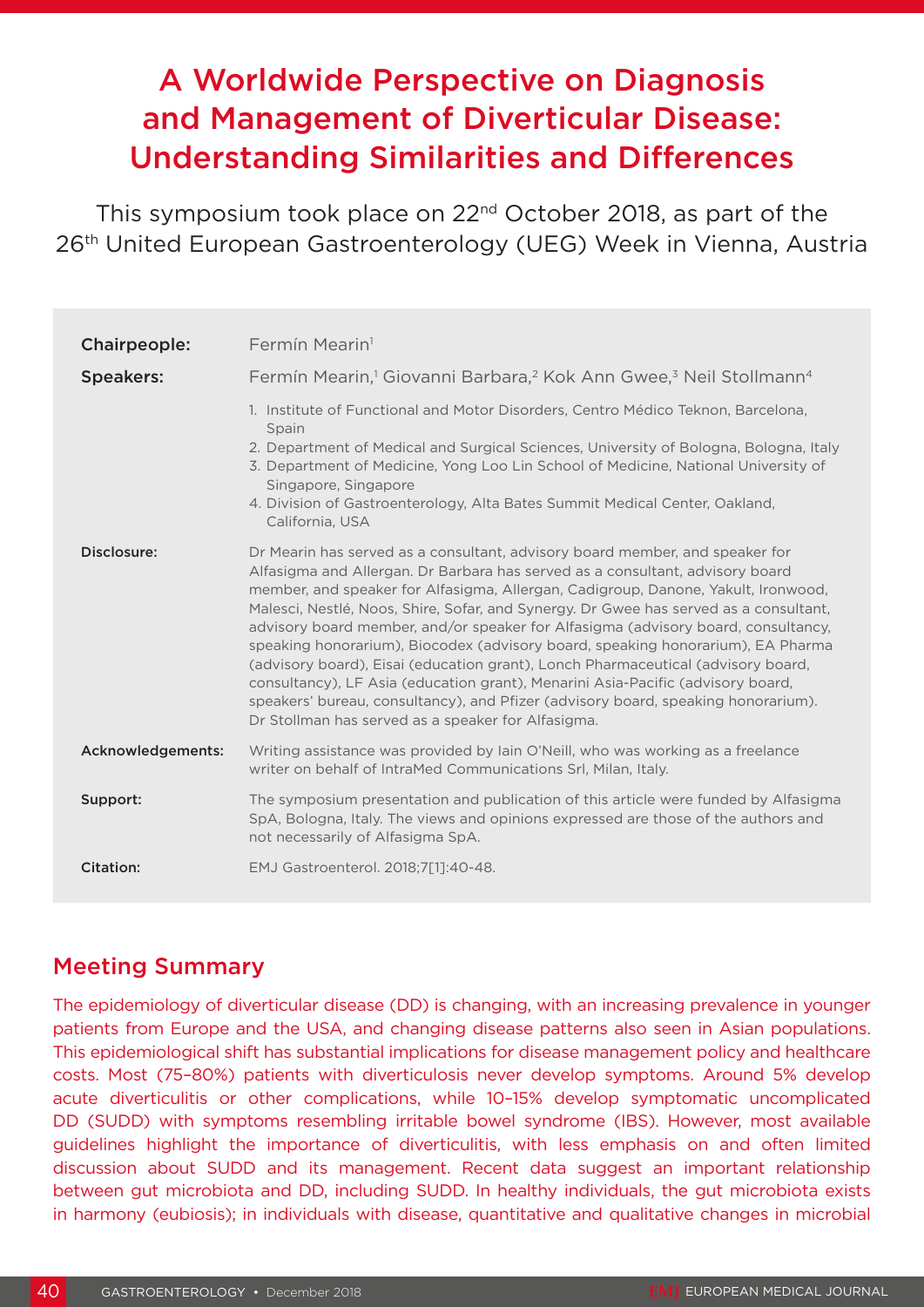diversity (dysbiosis) may adversely influence colonic metabolism and homeostasis. Addressing this imbalance and restoring a healthier microbiota via eubiotic or probiotic therapy may be of value. In SUDD, clinical benefit has been seen with the use of rifaximin, which acts by multiple mechanisms: direct antibiotic activity, a modulatory eubiotic effect with an increase in muco-protective *Lactobacillus* and *Bifidobacterium* organisms, and anti-inflammatory effects, among others. Clinical studies have demonstrated symptom improvement and reduction in complications in patients with SUDD, with a favourable safety and tolerability profile and no evidence of microbial resistance. Evidence for other agents in DD is less robust. Mesalamine is not effective at preventing recurrence of acute diverticulitis, although it may provide some symptom improvement. At present, there is insufficient evidence to recommend the use of probiotics in SUDD symptom management.

#### Introduction

Colonic diverticula are herniations of the colonic mucosa and submucosa through the colonic wall. Colonic diverticulosis is common with increasing age, and while most individuals with diverticulosis remain asymptomatic, 10–35% will develop symptoms of DD.<sup>1</sup> Of these patients, 85–90% will develop symptomatic SUDD and 10– 15% will develop acute inflammatory and possibly sub-colitic changes, chiefly acute diverticulitis, with or without complications, which include abscesses, fistulae, and perforation (Figure 1).

SUDD is defined as persistent and recurrent abdominal symptoms attributed to diverticula in the absence of obvious inflammatory changes in the colonic mucosa. The cardinal symptom of SUDD is abdominal pain or fullness, often accompanied by bloating and bowel habit abnormalities. There is a wide overlap between SUDD and IBS, both in terms of symptoms and management. This overlap is well recognised, although patient profiles (generally SUDD patients are older) and clinical features, especially those related to abdominal pain severity, which is substantial in SUDD; location of the pain (more diffuse in IBS, but localised to the lower left quadrant in SUDD); and duration of pain (>24 hours in SUDD) may help distinguish between SUDD and IBS. Other parameters, such as faecal calprotectin levels (sometimes elevated in SUDD but rarely in IBS), are also helpful.<sup>1,2</sup> An additional consideration is that IBS-like symptoms may emerge after acute diverticulitis.<sup>3</sup>

A number of published guidelines or consensus statements on the diagnosis and treatment of DD are available from Europe<sup>2,4-8</sup> and the USA.<sup>9,10</sup> There are no specific guidelines from Asia, although discussion of DD in Asia is included in guidance from the World Gastroenterology Organisation (WGO).<sup>11</sup> Most guidelines focus principally on acute diverticulitis (treatment and primary and secondary prevention), and specific discussion on diverticulosis and SUDD is often lacking.<sup>12</sup> Notable exceptions are the most recent consensus statements from Italy and Poland.<sup>2,7,8</sup> SUDD is not discussed in the current USA guidelines because the currently available evidence was considered limited.10

# Epidemiological Aspects of Diverticulosis and Diverticular Disease

Diverticulosis shows an age-dependent distribution, with a prevalence reaching 60% in individuals >80 years old.13 However, epidemiological data suggest an increasing prevalence of diverticulosis and DD in younger patients.14 In Italy, recent data indicate an increase in hospitalisation for acute diverticulitis from 2008–2015 (from 39 to 48 per 100,000 inhabitants) and while hospitalisation rates remained relatively stable in patients aged >70 years, a significant increase in hospitalisation rates due to acute diverticulitis in younger patients (including those aged 18–39 years) was observed.<sup>15</sup> Other Italian data also report increasing numbers of admission due to complicated disease in younger patients.15,16 A corresponding increase in health-system costs has also been seen, and although much of the cost burden is due to complicated disease in older patients (especially those requiring surgical care), the hospitalisation costs associated with uncomplicated disease are also substantial.<sup>16</sup>

Recent colonoscopy surveillance data also show increasing prevalence of diverticulosis in some Asian countries (Singapore and Japan).<sup>17,18</sup>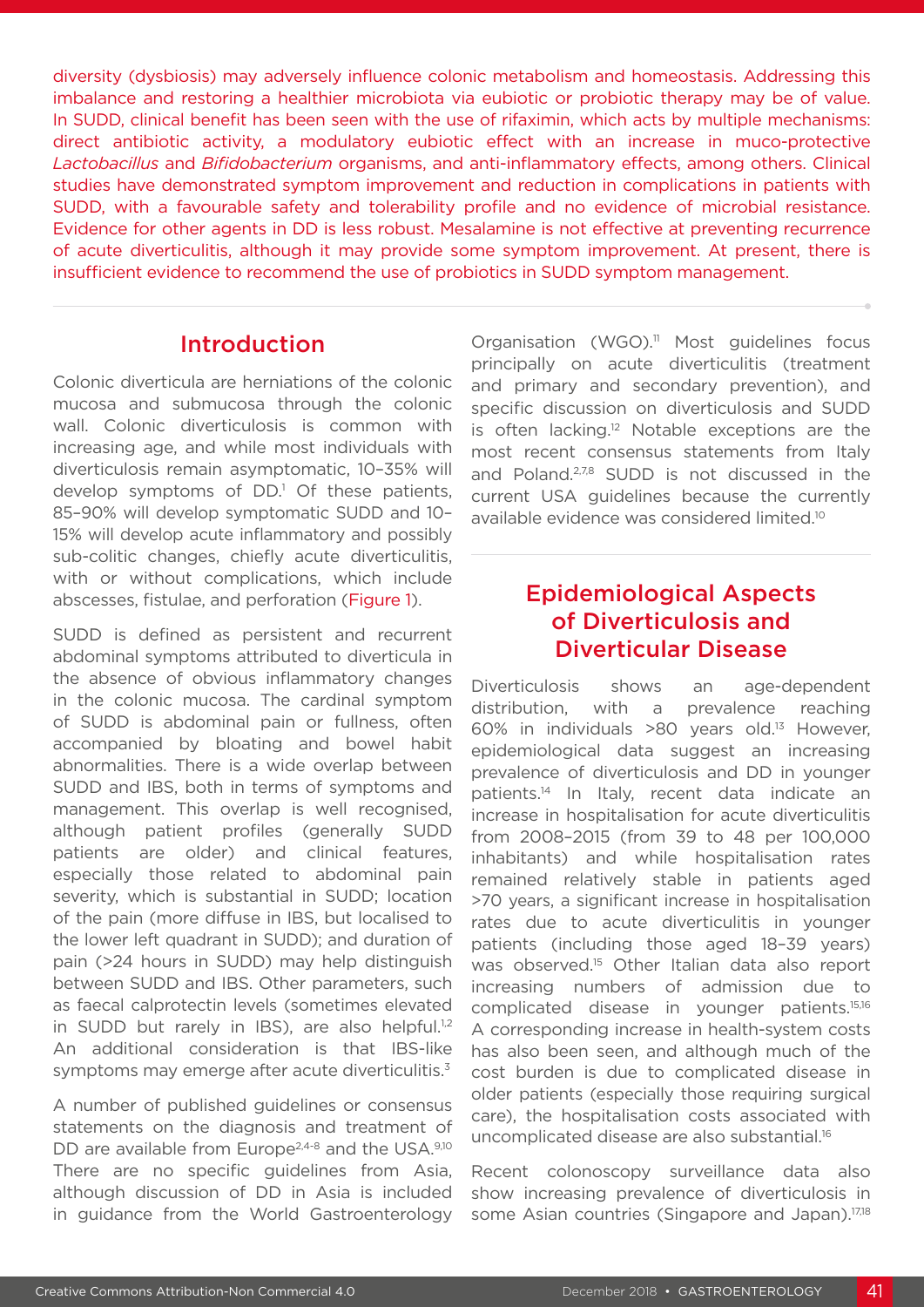



*Adapted from Scarpignato et al.1 and Cuomo et al.2*

There is substantial regional variation in the prevalence of diverticulosis across Asia, with higher rates in the Philippines, Singapore, Hong Kong, and Japan (ranging from 25–35%) and a far lower prevalence in India, China, and South Korea  $(1-3\%)$ .<sup>17</sup> Right-sided disease remains the predominant phenotype in Asia.17 In Singapore, the prevalence of right-sided diverticulosis increased from 15% to 25% between 2006 and 2016; left-sided diverticulosis increased from 5% to 10%, and pan-colonic diverticula increased from 3% to 5%.17 In contrast, in India, the prevalence of diverticulosis remained low and relatively stable between 2010–2015.17 Singapore is a multi-ethnic society and an important observation is that increased prevalence of diverticulosis was seen across all three major ethnic groups: Chinese, Malay, and Indian.17 Although speculative, it is possible that a rise in prevalence could follow the adoption of Western-style diets and the greater prevalence seen in Singapore, Hong Kong, the Philippines, and Japan may reflect this rather than any ethnic or genetic component. If this were the case, a concern is that, following any switch to such a diet, a higher prevalence may also arise in currently low-prevalence populations.

Data from Japan show that right-sided diverticulosis begins to occur before 39 years of age, with a prevalence of 4%, which increases at 40 years and 60 years of age to 10% and 16%, respectively. On the other hand, the prevalence

of left-sided DD begins to increase from the age of 50 years, and progressively increases until beyond the age of  $70$  years.<sup>18</sup> In this study, alcohol consumption was a risk factor for rightsided disease, while smoking was a risk factor for both right and left-sided disease.<sup>18</sup> Another Japanese study found that left-sided and bilateral diverticulosis (but not right-sided disease) were associated with a higher risk of IBS.19

# Pathophysiology Update

Studies have demonstrated increased intraluminal pressure and motility following provocative stimuli in patients with diverticula compared to healthy controls.20 In Western populations, this involves the sigmoid region, while in Asian patients these features are seen also in the ascending colon in patients with right-sided diverticulosis.20,21

While age-related weakening of the colonic wall is an important feature of diverticulosis, this involves only the descending colon.<sup>22</sup> Minimal changes in colonic wall strength have been observed in the ascending colon in Western and Asian patients. While this may explain, in part, the left-sided predominance of diverticulosis in Western populations, the absence of weakening in the affected site in Asian patients highlights the role of other factors in disease mechanisms, including stool form and viscosity in different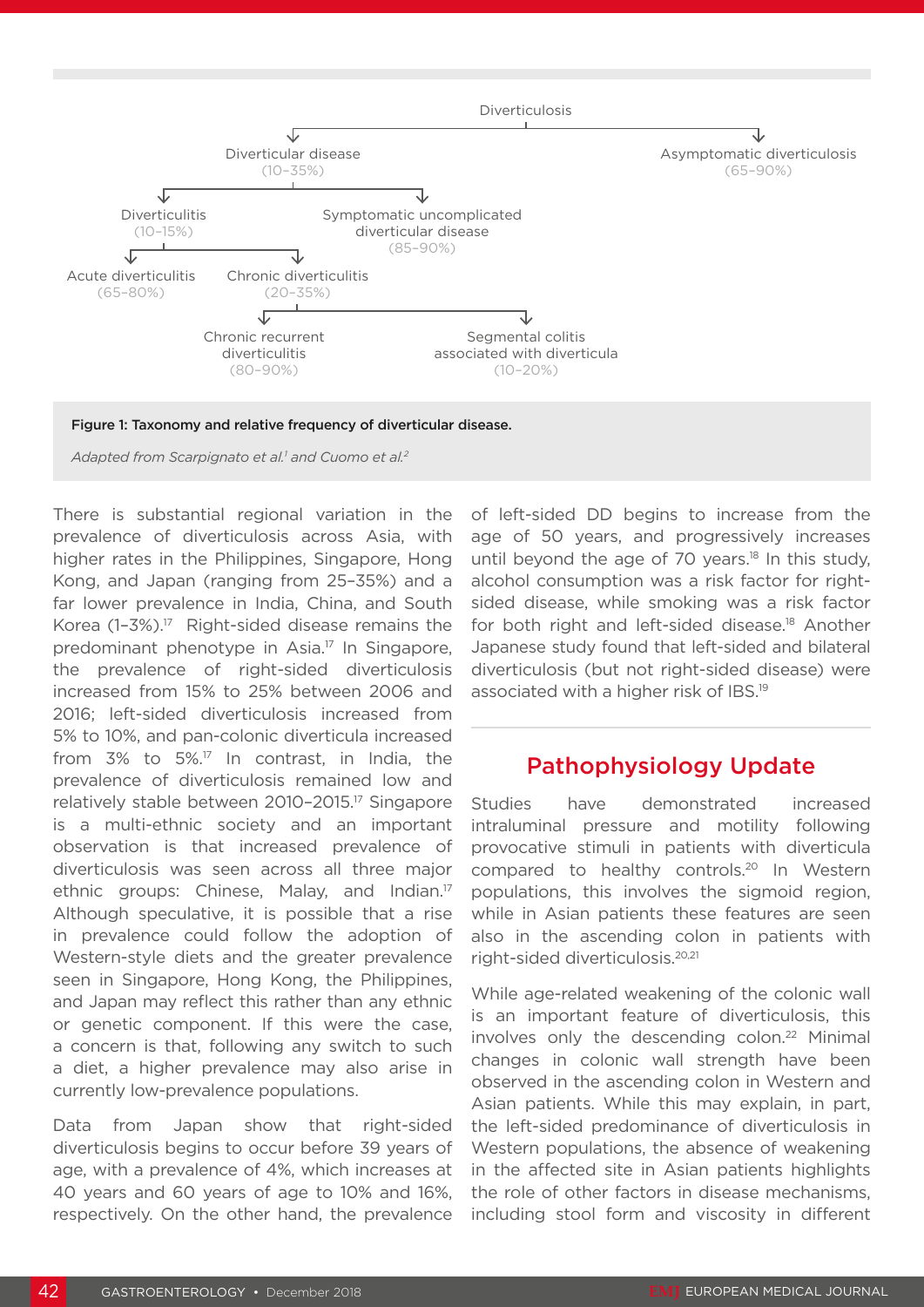colonic segments, as well as genetic and dietary components.22 Other colonic tissue changes may also play a role; for example, altered extracellular matrix and collagen rearrangement predispose to increased rigidity and elastosis in the colonic wall.<sup>2,20</sup>

Pain is an important feature in SUDD. In patients with diverticulosis, an increase in the numbers and density of nerve fibres within the colonic mucosa is seen at affected sites. This is particularly evident in patients with SUDD, in whom increased nerve sprouting can also be demonstrated in the affected region, a feature less evident in asymptomatic disease.23 It is possible that this may underlie pain transmission in SUDD patients, although further studies are needed to support this hypothesis. Measurement of visceral sensitivity by rectal distention has found that patients with symptomatic disease have lower pain thresholds than asymptomatic patients, along with increased expression of neuropeptides (e.g., neurokinin-1) in the colonic mucosa in symptomatic patients.<sup>24</sup>

#### The Intestinal Microbiome

The role of the gut bacterial microbiota in health and potential changes contributing to DD is growing in importance. The putative role of microbiota in the pathogenesis of DD is also supported by evidence that most disease complications (e.g., inflammation, fistulae, and abscesses) are of bacterial origin. The relationship between gut microbiota and disease may be considered as that of eubiosis, when there is a healthy quantitative and qualitative balance between microbiota and host metabolism and immunology, or dysbiosis, when quantitative and qualitative changes to gut flora are associated with altered colonic metabolism and immune function. Colonic microbiota is inherently linked to diet, with different compositions in populations with a diet rich in red meat and fat compared with those receiving a high-fibre diet.<sup>25</sup> Dietary fibre is an important source of energy for the gut microbiota and gut microbiota metabolise complex carbohydrates into short-chain fatty acids, which influence both mucus and antimicrobial peptide production.

Differences exist in the colonic microbiome in healthy subjects compared to that seen in patients with DD. For example, recent studies have shown that, compared with healthy subjects, an overgrowth of *Aeromonas* species (e.g., *A. muciniphila)* and higher relative abundance of *Bifidobacterium* are found in patients with acute diverticulitis or SUDD.26,27 Other studies have shown a higher diversity of *Proteobacteria* and higher levels of *Actinobacteria* in patients with acute diverticulitis compared to those with uncomplicated diverticulosis.28,29 Another recent study examined colonic mucosal biopsies and also the faecal microbiome in patients with diverticulosis or SUDD.<sup>30</sup> Microbiome analysis showed that patients with diverticulosis had a microbiota enriched in *Bacterioides* and *Prevotella* (encompassing several groups of bacteria with proinflammatory properties), while patients with SUDD had depletion of a range of species (*Clostridium* cluster IV and IX, *Fusobacterium*, and *Lactobacillus* species) associated with anti-inflammatory pathways or production of muco-protective short-chain fatty acids. Biopsy comparisons found no differences in mucosal T cell or mast cell numbers, but a >70% increase in colonic macrophages was seen in patients with diverticulosis and SUDD (at affected and at distant sites).<sup>30</sup> This suggests a potential role for mucosal macrophages as a marker for DD.

It must be remembered that these findings do not indicate causality, and other studies have found no associations between microbiota composition changes and disease.31 Most studies examining such associations are small, and dietary changes and treatment of DD may have contributed to changes in gut microbial ecology.

# Controversies in Disease Management

Historically, antibiotics were considered a standard treatment for acute diverticulitis. However, data from two recent randomised clinical trials (RCT) have indicated little to no benefit from antibiotic administration in patients with acute uncomplicated diverticulitis.<sup>32-35</sup> In the  $AVOD$  study, $32$  which compared observational management with or without antibiotics, there were no differences in reported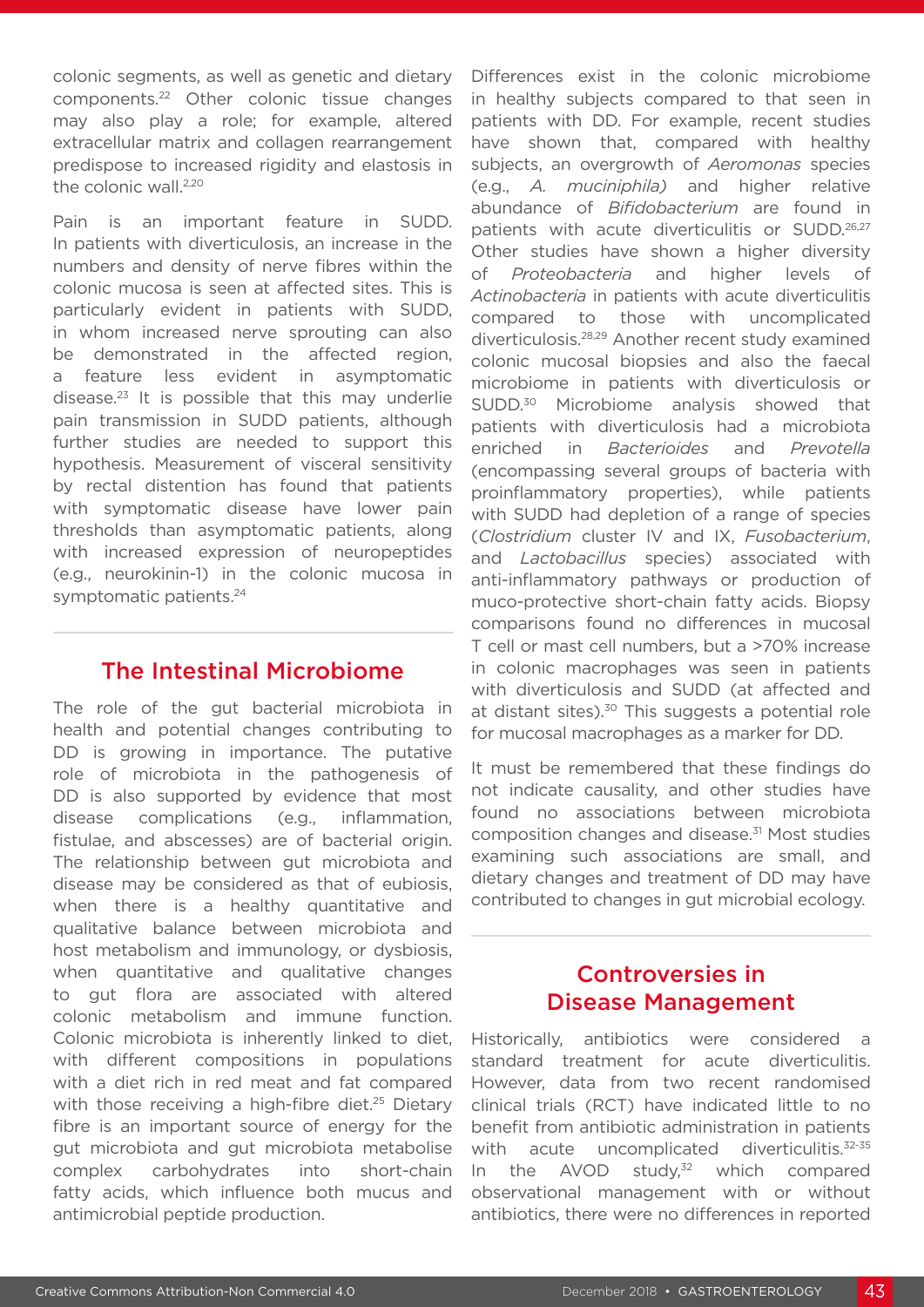abdominal pain or tenderness during inpatient care, and both groups had similar durations of hospital stay. At 12-month follow-up, similar rates of complications, such as abscess, perforation (1–2%), and recurrent diverticulitis requiring readmission (16%), were reported.32 In the DIABALO study, $33$  which compared parenteral followed by oral antibiotics for 10 days versus observational care alone, no differences in time to recovery were seen for the two groups. However, the length of hospital stay was shorter in the observation group (2 versus 3 days;  $p=0.006$ ).<sup>33</sup> Both groups had similar rates of complications, recurrent disease, and subsequent readmission at 6-month follow-up,33 with similar rates of recurrent or complicated disease at 2 years.<sup>34</sup> While no significant differences in the need for sigmoid resection were found, a trend towards more elective surgery in the observation group was seen.<sup>34</sup> A recently published systematic review and meta-analysis has concluded that antibiotic use is not associated with reductions in rates of major complications, disease recurrence rates, or surgical resection, although antibiotic use may be associated with a significantly shorter duration of hospital stay.<sup>35</sup> These findings support the approach that antibiotics in patients with uncomplicated acute diverticulitis should not be used routinely, with selective use reserved for the treatment of those patients with complicated disease, severe infection/sepsis, or significant comorbidities. This is reflected in treatment recommendations in the current Dutch, Italian, German, and USA quidelines.<sup>2,5,6,10</sup>

The role of diet, including dietary supplements and foodstuffs to avoid, is frequently debated. Fibre assists in stool bulking and colonic motility and promotes the growth of beneficial colonic microbiota (e.g., *Bifidobacterium* and *Lactobacillus* species). For these reasons, a fibre-rich diet would seem to offer protective benefits against DD.<sup>36</sup> However, the evidence suggests different associations between fibre and diverticulosis and fibre and DD. For example, in the USA, the Diet and Health Studies III–V found that a high-fibre diet and increased frequency of bowel movements were associated with greater prevalence of diverticulosis.37 In contrast, large prospective studies from the UK (EPIC-Oxford study)<sup>38</sup> and the USA (Health Professionals Follow-up

Study)<sup>39,40</sup> have shown an inverse association between fibre intake and diverticular complications, in which high-fibre dietary intake is associated with reduced risk of hospitalisation for  $DD^{38}$  symptomatic  $DD^{39}$  and acute diverticulitis.40 These somewhat contradictory findings suggest that the underlying mechanisms (and the influence of fibre) in the development of diverticulosis may be quite different to those involved in subsequent diverticulitis development; it would seem that fibre is of benefit in patients with DD and SUDD. The most recent guidelines from the USA suggest that a fibre-rich diet or fibre supplementation may be beneficial in patients with a history of acute diverticulitis.<sup>10</sup>

The evidence base for the role of fibre supplements is relatively limited and is principally from older studies, many of which have substantial methodological limitations, which leads to difficulty in drawing firm conclusions.<sup>36</sup> This was reflected in recent Italian guidelines, which concluded that fibre supplementation alone provides controversial results in terms of symptom relief for SUDD.2

While it has been proposed that certain foodstuffs (e.g., seeds, nuts, and popcorn) can predispose to DD, data from a large prospective cohort study show no increased risk of diverticulosis or DD; indeed, subjects with the greatest consumption of nuts or popcorn had significantly lower risk than those with lowest consumption.41 This was reflected in the most recent USA guidelines, which recommended against advising patients with a history of acute diverticulitis to avoid nuts and popcorn.<sup>10</sup>

DD shows seasonal variation, and this could reflect sunlight exposure and vitamin D levels. A USA study found that patients with acute diverticulitis had significantly lower levels of vitamin D than those with diverticulosis, with the lowest levels seen in patients with complications or recurrent diverticulitis.42 However, no direct causal relationship can be made and, at present, no recommendations regarding vitamin D supplements have been made.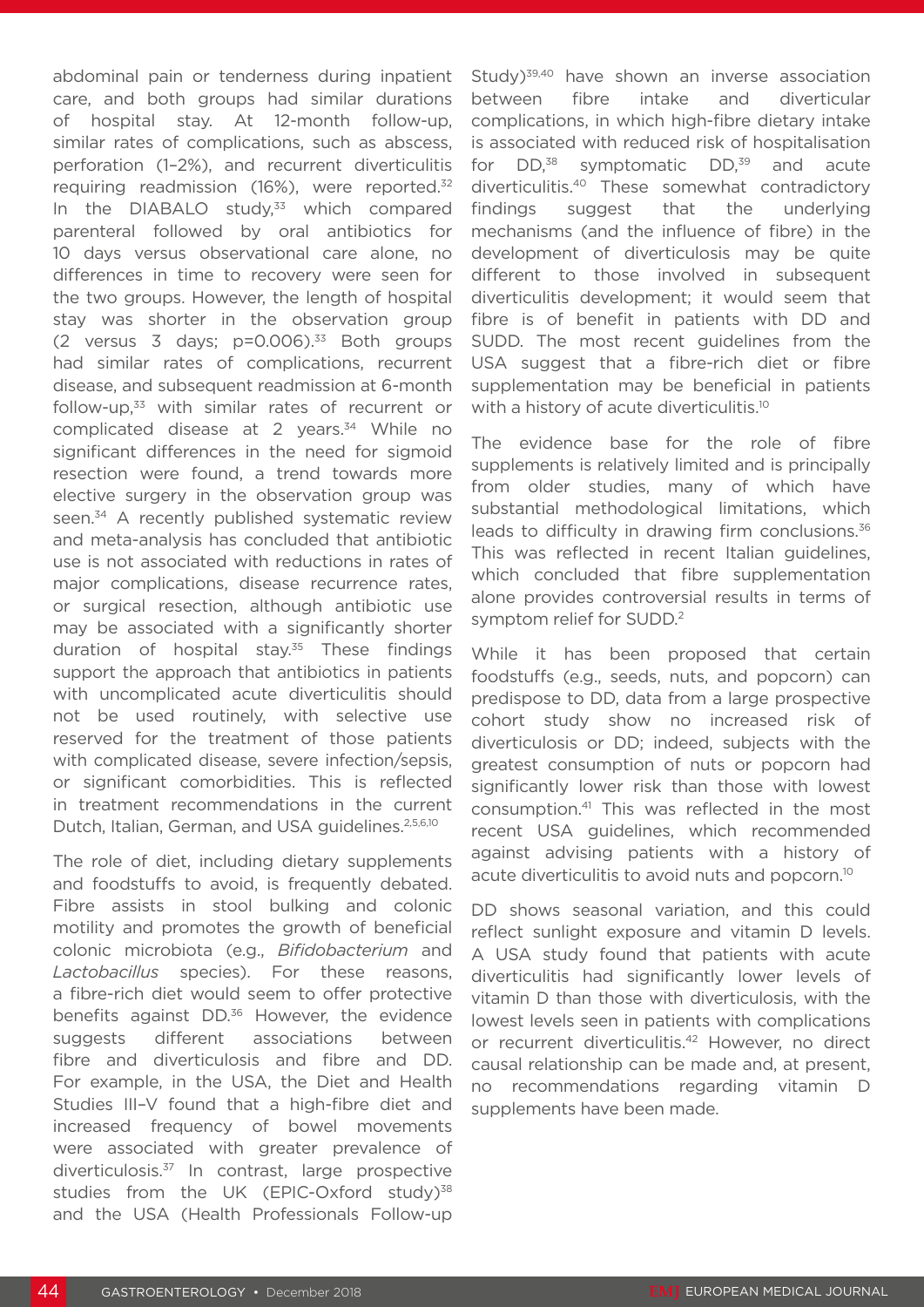# Role of Rifaximin in the Management of Symptomatic Uncomplicated Diverticular Disease

Rifaximin is a poorly absorbed oral antibiotic characterised by non-systemic absorption and resultant high faecal concentration with broad antimicrobial activity (against Gram-positive and Gram-negative aerobic and anaerobic bacterial species).43 Rifaximin acts via multiple mechanisms relevant to SUDD. In addition to overt antibiotic activity, rifaximin has a modulatory eubiotic effect on bacterial species, as seen in animal models and human clinical and metagenomic studies that have demonstrated an increase in *Lactobacillus* and *Bifidobacterium* after rifaximin treatment.44,45 Anti-inflammatory effects are exerted via different pathways, including activity against proinflammatory gut microbiota.<sup>43,46</sup> An important mechanism is due to the role of rifaximin as a gut-specific ligand for the human nuclear pregnane-X receptor (PXR), expressed primarily in the gastrointestinal tract. PXR activation is considered critical for maintenance of intestinal integrity and in downregulation of inflammatory responses triggered by the gut microbes and NFκB-mediated proinflammatory cytokine pathways. Rifaximin-PXR binding can contribute to this.46

The effects of rifaximin in SUDD have been investigated in prospective RCT (three open trials and one double-blinded study involving a total of 1,660 patients), $47-50$  and in a subsequent

meta-analysis study.<sup>51</sup> In most studies, rifaximin was given with fibre supplementation (principally glucomannan, a highly soluble fibre), with the comparator group receiving glucomannan monotherapy; rifaximin was given as 400 mg twice a day for 7 days every month for 12 months (Table 1). Across these studies, symptom improvement (i.e., the number of patients free of symptoms for the previous 6 months) ranged from 56.5–89.7% in patients receiving rifaximin plus fibre (27–34% higher than that seen in the comparator groups receiving fibre only). In a meta-analysis, Bianchi et al.<sup>51</sup> pooled data from all four studies; at 1-year follow-up, 64% of patients treated with rifaximin plus fibre supplements were symptom-free versus 34.9% of patients receiving fibre alone. The pooled rate difference for complete symptom relief was 29.0% (95% confidence interval: 24.5–33.6; p<0.0001). This translates as a number needed to treat of 3.51 In these studies, 2.8% of individuals in the comparator group developed acute diverticulitis compared with 1.0% of those receiving rifaximin, with a pooled rate difference of -1.9% (95% confidence interval: -3.4–[-]0.57%) in favour of rifaximin (p=0.006) and a number needed to treat of 50.<sup>51</sup>

Rifaximin was safe and well-tolerated in these studies, with no significant differences in adverse events observed in the different treatment arms.51 A broader safety analysis of rifaximin in double-blinded, placebo-controlled trials in patients with DD or IBS found the safety and tolerability were comparable to placebo.<sup>52</sup>

Table 1: Prospective randomised trials of rifaximin in symptomatic uncomplicated diverticular disease.

| Study                                   | <b>Patients</b> | Study design | <b>Treatment</b>                                         | Comparator                  | <b>Duration</b> | Symptom<br>improvement | Net  <br>gain |
|-----------------------------------------|-----------------|--------------|----------------------------------------------------------|-----------------------------|-----------------|------------------------|---------------|
| Papi et al., <sup>47</sup> 1992         | 217             | Open         | Rifaximin* plus glucomannan                              | Glucomannan                 | 12 months       | 58% vs. 24%            | 34%           |
| Papi et al., <sup>48</sup> 1995         | 168             | <b>RCT</b>   | Rifaximin* plus glucomannan                              | Glucomannan<br>plus placebo | 12 months       | 69% vs. 40%            | 29%           |
| Latella et al., 49 2003                 | 968             | Open         | Rifaximin* plus glucomannan                              | Glucomannan                 | 12 months       | 56% vs. 29%            | 27%           |
| Collechia et al., <sup>50</sup><br>2007 | 307             | Open         | Rifaximin* plus dietary<br>fibre supplement <sup>+</sup> | Dietary fibre<br>supplement | 24 months       | 90% vs. 59%            | $31\%$        |

\*Rifaximin 400 mg twice daily for 7 days each month for 12 months; †Dietary fibre supplementation of 20g per day. RCT: Randomised controlled trials.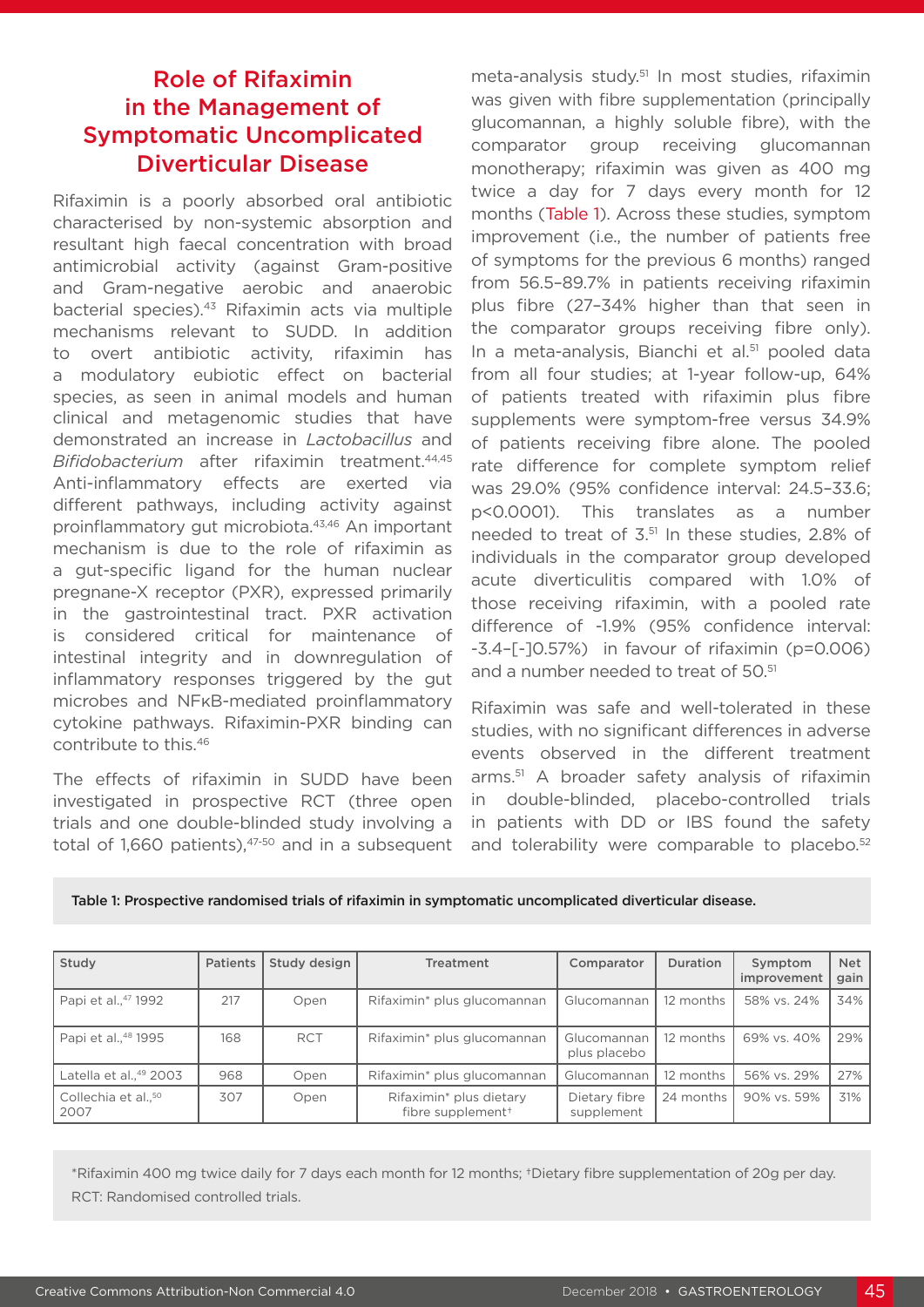In the TARGET3 study, $53$  in which patients with IBS received repeated courses of rifaximin, susceptibility testing of stool samples before and after each treatment course found no evidence of microbial resistance.

These data confirm the efficacy and safety of rifaximin as long-term cyclic (intermittent) therapy in SUDD. Differences exist as to how and where this can be used. For example, in the USA, rifaximin is licenced for IBS with diarrhoea and so is principally used in IBS patients with SUDD features. In contrast, in European countries it is used mainly in SUDD cases, although it may also have a role in clinically challenging (and non-constipated) IBS patients.

## Secondary Prevention of Acute Diverticulitis

The role of mesalamine in prevention of acute diverticulitis recurrence has been extensively evaluated in large RCT, notably the DIVA and the PREVENT1 and PREVENT2 studies.54,55 In the DIVA study,<sup>54</sup> patients with CT-confirmed acute diverticulitis were randomised to receive standard care plus either mesalamine, mesalamine and a probiotic (*Bifidobacterium infantis* 35624), or placebo for 12 weeks, with efficacy assessed using changes in a composite global symptom score involving 10 key gastrointestinal signs and symptoms. For the primary endpoint, there were no significant differences in recurrence rates between the three groups, although there was some evidence for symptom improvement with mesalamine.<sup>54</sup> In the two PREVENT trials,<sup>55</sup> comparing mesalamine (given for 2 years) with placebo, there were no differences in recurrence rates after 2 years (or in time to recurrence) in the mesalamine and placebo groups in either study. These data support the view that, although mesalamine may have a role in symptomatic treatment, this drug has no benefit in reducing disease recurrence, and this is reflected in the Italian, German, and USA quidelines.<sup>2,6,10</sup>

Studies evaluating the use of probiotics in the treatment and prevention of recurrent diverticulitis are of variable quality and are highly heterogenous regarding study treatments (e.g., probiotic alone or given with mesalamine) and treatment outcomes (although focussing primarily on symptom control).<sup>56-58</sup> While this leads to difficulty in drawing firm conclusions, reported data indicate that the use of probiotics may have some role in symptom management, although, from an evidence-based perspective, no recommendations can be made.

### **Conclusion**

Our understanding of diverticulosis and DD continues to evolve, with notable advances in biology, epidemiology, and therapeutic approaches. The role of rifaximin as a modulator of gut microbiota with potential anti-inflammatory activity holds promise as a therapy in patients with SUDD.

#### References

- Scarpignato C et al. Management of colonic diverticular disease in the third millennium: Highlights from a symposium held during the United European Gastroenterology Week 2017. Therap Adv Gastroenterol. 2018;11:1756284818771305.
- 2. Cuomo R et al. Italian consensus conference for colonic diverticulosis and diverticular disease. United European Gastroenterol J. 2014;2(5):413-42.
- 3. Cohen E et al. Increased risk for irritable bowel syndrome after acute diverticulitis. Clin Gastroenterol Hepatol. 2013;11(12):1614-9.
- 4. Andersen JC et al. Danish national guidelines for treatment of diverticular disease. Dan Med J. 2012;59(5):C4453.
- 5. Andeweg CS et al.; Netherlands Society of Surgery; Working group from Netherlands Societies of Internal Medicine, Gastroenterologists, Radiology, Health Technology Assessment and Dieticians. Guidelines of diagnostics and treatment of acute left-sided colonic diverticulitis. Dig Surg. 2013;30(4-6):278-92.
- 6. Kruis W et al.; German Society for Gastroenterology, Digestive and Metabolic Diseases and The

German Society for General and Visceral Surgery. Diverticular disease: Guidelines of the German Society for Gastroenterology, digestive and metabolic diseases and the German Society for General and Visceral Surgery. Digestion. 2014;90(3): 190-207.

- 7. Binda GA et al.; Italian Society of Colon and Rectal Surgery. Practice parameters for the treatment of colonic diverticular disease: Italian Society of Colon and Rectal Surgery (SICCR) guidelines. Tech Coloproctol. 2015;19(10):615-26.
- 8. Pietrzak A et al. Polish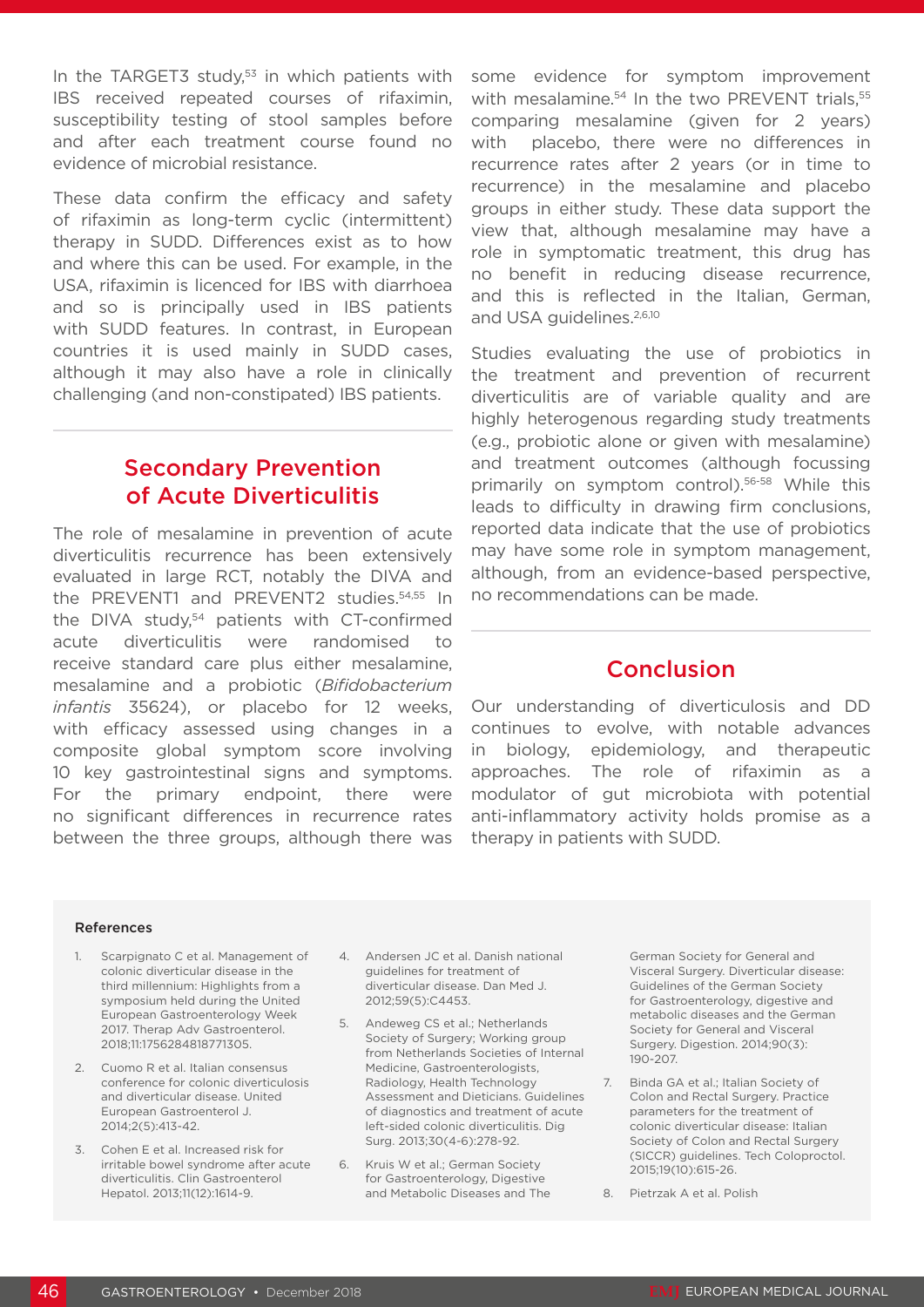interdisciplinary consensus on diagnostics and treatment of colonic diverticulosis (2015). Pol Przegl Chir. 2015;87(4):203-20.

- 9. Feingold D et al. Practice parameters for the treatment of sigmoid diverticulitis. Dis Colon Rectum. 2014;57(3):284-94.
- 10. Stollman N et al.; Committee AGAICG. American Gastroenterological Association Institute Guideline on the Management of Acute Diverticulitis. Gastroenterology. 2015;149(7):1944-9.
- 11. Murphy T HR et al. World Gastroenterology Organisation Practice Guidelines: Diverticular Disease. 2007. Available at: http://www.worldgastroenterology. org/guidelines/global-guidelines/ diverticular-disease/diverticulardisease-english. Last accessed: 13 November 2018.
- 12. Carabotti M, Annibale B. Treatment of diverticular disease: An update on latest evidence and clinical implications. Drugs Context. 2018;7:212526.
- 13. Parks TG. Natural history of diverticular disease of the colon. A review of 521 cases. Br Med J. 1969;4(5684):639-42.
- 14. Weizman AV, Nguyen GC. Diverticular disease: Epidemiology and management. Can J Gastroenterol. 2011;25(7):385-9.
- 15. Binda GA et al. Trends in hospital admission for acute diverticulitis in Italy from 2008 to 2015. Tech Coloproctol. 2018;22(8):597-604.
- 16. Cammarota S et al. Increasing trend in admission rates and costs for acute diverticulitis during 2005- 2015: Real-life data from the Abruzzo Region. Therap Adv Gastroenterol. 2018;11:1756284818791502.
- 17. Soh A et al. The increasing prevalence and impact of racial differences on colonic diverticulosis in a multi-ethnic Asian country. P157. 3rd Meeting of the Federation of Neurogastroenterology and Motility and Postgraduate Course on Gastrointestinal Motility (FNM 2018), 29 August-1 September, 2018.
- 18. Nagata N et al. Alcohol and smoking affect risk of uncomplicated colonic diverticulosis in Japan. PLoS One. 2013;8(12):e81137.
- 19. Yamada E et al. Association between the location of diverticular disease and the irritable bowel syndrome: A multicenter study in Japan. Am J Gastroenterol. 2014;109(12):1900-5.
- 20. Mimura T et al. Pathophysiology of diverticular disease. Best Pract Res Clin Gastroenterol. 2002;16(4):563-76.
- 21. Sugihara K et al. Motility study in right sided diverticular disease of the colon. Gut. 1983;24(12):1130-4.
- 22. Uno Y, van Velkinburgh JC. Logical

hypothesis: Low FODMAP diet to prevent diverticulitis. World J Gastrointest Pharmacol Ther. 2016;7(4):503-12.

- 23. Barbaro MR et al. Immune activation and nerve sprouting in the colonic mucosa of patients with diverticular disease. OP203. 25<sup>th</sup> United European Gastroenterology Week, 28 October-1 November, 2017.
- 24. Humes DJ et al. Visceral hypersensitivity in symptomatic diverticular disease and the role of neuropeptides and low grade inflammation. Neurogastroenterol Motil. 2012;24(4):318-e163.
- 25. Simpson HL, Campbell BJ. Review article: Dietary fibre-microbiota interactions. Aliment Pharmacol Ther. 2015;42(2):158-79.
- 26. Tursi A et al. Assessment of fecal microbiota and fecal metabolome in symptomatic uncomplicated diverticular disease of the colon. J Clin Gastroenterol. 2016;50 Suppl 1:S9-12.
- 27. Kvasnovsky CL et al. Clinical and symptom scores are significantly correlated with fecal microbiota features in patients with symptomatic uncomplicated diverticular disease: A pilot study. Eur J Gastroenterol Hepatol. 2018;30(1):107-12.
- 28. Daniels L et al. Fecal microbiome analysis as a diagnostic test for diverticulitis. Eur J Clin Microbiol Infect Dis. 2014;33(11):1927-36.
- 29. Hullar MA et al. The fecal microbiome differentiates patients with a history of diverticulitis vs those with uncomplicated diverticulosis. Gastroenterology. 2017;152 (5 Suppl 1):S624.
- 30. Barbara G et al. Gut microbiota, metabolome and immune signatures in patients with uncomplicated diverticular disease. Gut. 2017;66(7):1252-61.
- 31. Jones RB et al. An aberrant microbiota is not strongly associated with incidental colonic diverticulosis. Sci Rep. 2018;8(1):4951.
- 32. Chabok A et al.; Group AS. Randomized clinical trial of antibiotics in acute uncomplicated diverticulitis. Br J Surg. 2012;99(4):532-9.
- 33. Daniels L et al. Randomized clinical trial of observational versus antibiotic treatment for a first episode of CT-proven uncomplicated acute diverticulitis. Br J Surg. 2017;104(1):52-61.
- 34. van Dijk ST et al. Long-term effects of omitting antibiotics in uncomplicated acute diverticulitis. Am J Gastroenterol. 2018;113(7):1045-52.
- 35. Mocanu V et al. The role of antibiotics in acute uncomplicated diverticulitis: A systematic review and metaanalysis. Am J Surg. 2018;216(3): 604-9.
- 36. Carabotti M et al. Role of fiber in symptomatic uncomplicated diverticular disease: A systematic review. Nutrients. 2017;9(2):161.
- 37. Peery AF et al. A high-fiber diet does not protect against asymptomatic diverticulosis. Gastroenterology. 2012;142(2):266-72.e261.
- 38. Crowe FL et al. Diet and risk of diverticular disease in Oxford cohort of European Prospective Investigation into Cancer and Nutrition (EPIC): Prospective study of British vegetarians and non-vegetarians. BMJ. 2011;343:d4131.
- 39. Aldoori WH et al. A prospective study of diet and the risk of symptomatic diverticular disease in men. Am J Clin Nutr. 1994;60(5):757-64.
- 40. Strate LL et al. Western dietary pattern increases, and prudent dietary pattern decreases, risk of incident diverticulitis in a prospective cohort study. Gastroenterology. 2017;152(5):1023-30.
- 41. Strate LL et al. Nut, corn, and popcorn consumption and the incidence of diverticular disease. JAMA. 2008;300(8):907-14.
- 42. Maguire LH et al. Higher serum levels of vitamin D are associated with a reduced risk of diverticulitis. Clin Gastroenterol Hepatol. 2013;11(12):1631-5.
- 43. Cuomo R et al. Rifaximin and diverticular disease: Position paper of the Italian Society of Gastroenterology (SIGE). Dig Liver Dis. 2017;49(6):595-603.
- 44. Xu D et al. Rifaximin alters intestinal bacteria and prevents stress-induced gut inflammation and visceral hyperalgesia in rats. Gastroenterology. 2014;146(2): 484-96.e484.
- 45. Ponziani FR et al. Eubiotic properties of rifaximin: Disruption of the traditional concepts in gut microbiota modulation. World J Gastroenterol. 2017;23(25):4491-9.
- 46. Mencarelli A et al. Inhibition of NF-kappaB by a PXR-dependent pathway mediates counter-regulatory activities of rifaximin on innate immunity in intestinal epithelial cells. Eur J Pharmacol. 2011;668(1-2):317-24.
- 47. Papi C et al. Efficacy of rifaximin on symptoms of uncomplicated diverticular disease of the colon. A pilot multicentre open trial. Diverticular Disease Study Group. Ital J Gastroenterol. 1992;24(8):452-6.
- 48. Papi C et al. Efficacy of rifaximin in the treatment of symptomatic diverticular disease of the colon. A multicentre double-blind placebocontrolled trial. Aliment Pharmacol Ther. 1995;9(1):33-9.
- 49. Latella G et al. Rifaximin improves symptoms of acquired uncomplicated diverticular disease of the colon. Int J